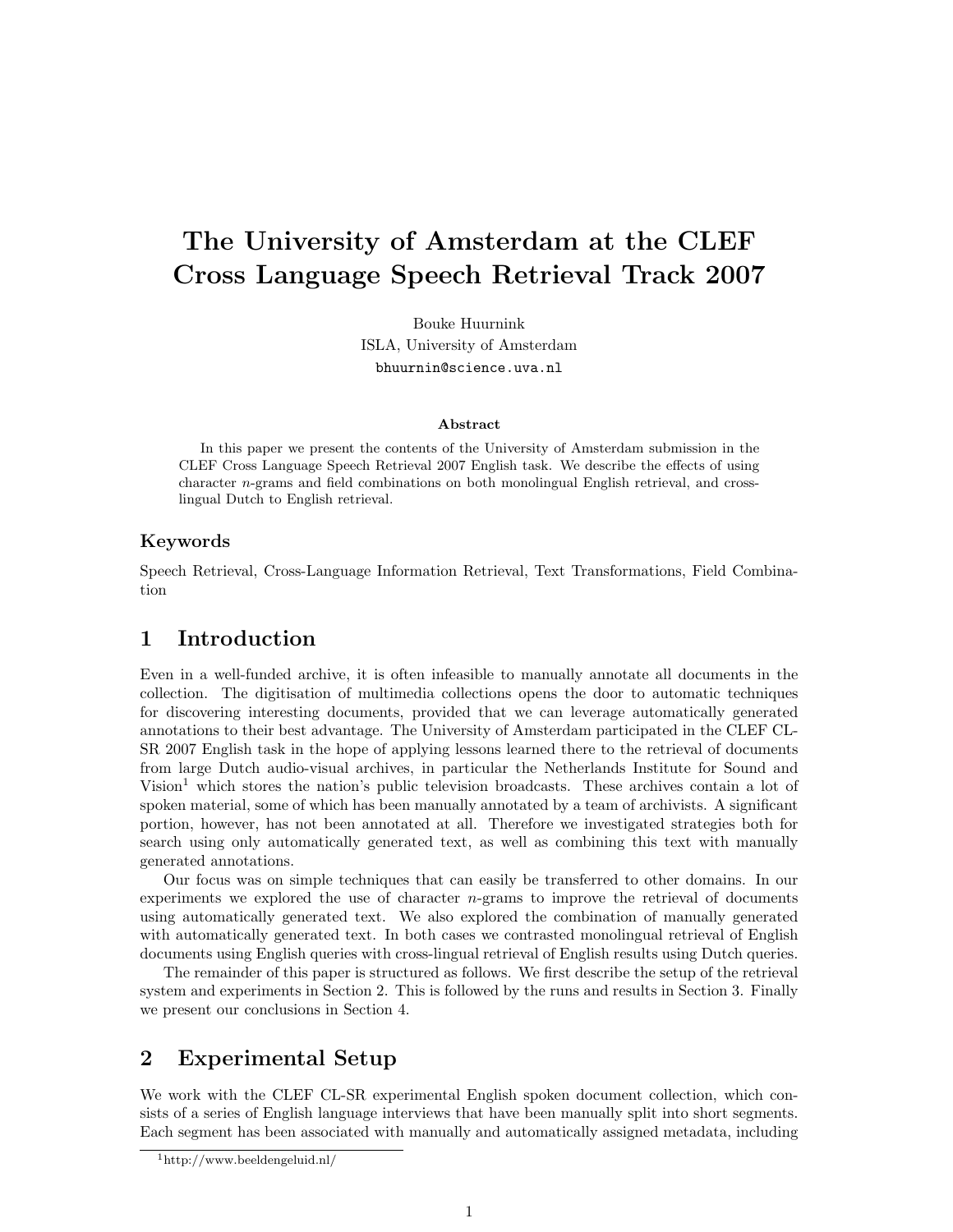manual summaries, manually assigned keywords, automatic speech transcriptions, and a number of fields containing automatically assigned keywords. For experiments using only automatically assigned information we use the ASRTEXT2006B (speech transcription) and ASRKEY-WORD2004A2 (automatic keyword) fields. Other automatic transcripts and keywords were available, but we chose to use only one of each, which may have had a negative impact on our results. For experiments including manual annotations we also added the MANUALKEYWORD (manual keyword) and SUMMARY (manual summary) fields.

The CLEF CL-SR benchmark provided 63 training topics with a ground truth, as well as 33 test topics. The original topic descriptions are in English, and have the traditional TREC title description - narrative structure. Also available were manually created Dutch topic translations, donated by the University of Twente. We used these Dutch topics for the cross-lingual runs.

#### 2.1 Retrieval Infrastructure

All documents were indexed and retrieved using the Indri engine from the Lemur retrieval toolkit<sup>2</sup>. This engine allows for fielded search in a language modeling framework. As is standard in English text retrieval, commonly occurring stop words were removed. Terms were stemmed to their morphological roots using the Porter [3] stemming algorithm. Retrieval parameters were optimised for automatic monolingual retrieval on the ASRTEXT2006B field, using the training topics to find the best combination.

As for the topics, the title and description fields of each topic were combined to make a text query. The Dutch topics were automatically translated to English using online resources, in order to be able to retrieve the English documents. As different translation systems perform better for different topics [4], we used two different online tools to translate the topics from Dutch to English. We used the SYSTRAN<sup>3</sup> and FreeTranslation.com<sup>4</sup> systems, and combined the results to form a large 'bag-of-words' cross-lingual query. Some of the differences between translations can be seen in the example given in Table 1. For instance, the word 'acts' is translated into 'deeds' by FreeTranslation.com and 'prowesses' by SYSTRAN.

| Original English Topic FreeTranslation.com SYSTRAN |                                                                                                   |
|----------------------------------------------------|---------------------------------------------------------------------------------------------------|
|                                                    | Heroic survival stories. Heroic survivals story. Herosche overlevingsver-                         |
|                                                    | Stories of heroic acts or ac- Tell of heroic deeds or halen. Tales of prowesses                   |
|                                                    | tivities that led to the sur- heroic actions that led or herosche action which                    |
|                                                    | vival of one or more indi-<br>till the (save) [survive] of led to (save) [survive] of ]           |
|                                                    | viduals are desired. The annual serveral individuals one or more individuals one or $\frac{1}{2}$ |
| have been wished. have been needed.                |                                                                                                   |

Table 1: Sample Topic Translations (Topic 15602)

#### 2.2 Character  $n$ -Gram Experiments

Character n-gram tokenisation has been shown to boost retrieval in certain situations [2], such as retrieval from English newspapers [1]. We were interested to see whether this would also prove useful for the specific situation of (cross-lingual) retrieval of automatically generated text. To test this, we followed the tokenisation strategy in [2], and created overlapping, cross-word character  $n$ -grams of the text before it was indexed. An example is shown in Table 2. In designing the experiment, we used only the (weighted) ASRTEXT2006B and AUTOKEYWORD2004A2 fields.

We evaluated MAP for retrieval at different *n*-gram sizes on the training topics prior to submission, and found that 4-grams provided the best performance. Likewise, we evaluated different

<sup>2</sup>http://www.lemurproject.org/

<sup>3</sup>http://www.systran.co.uk/

<sup>4</sup>http://www.freetranslation.com/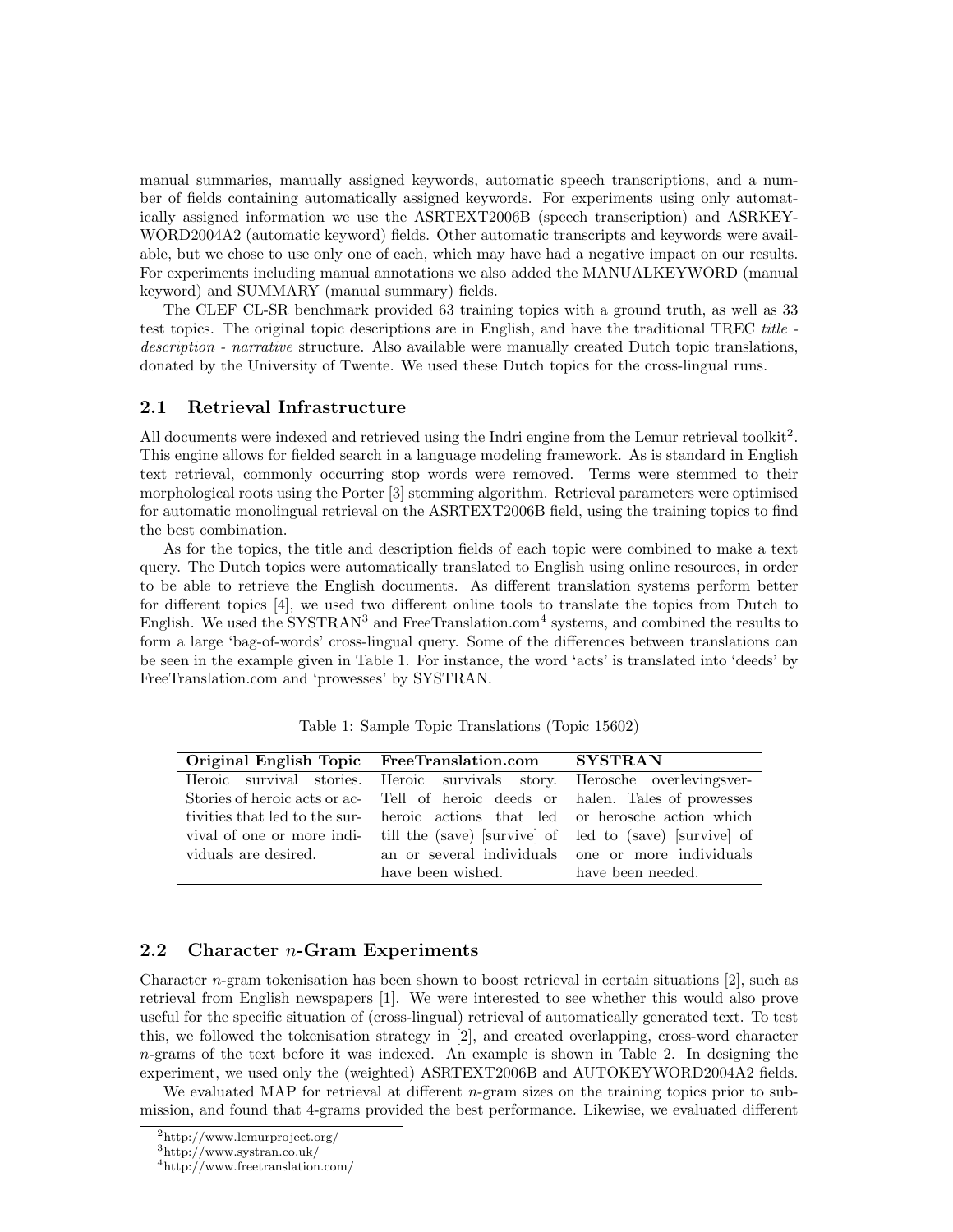Table 2: n-Gram Tokenisation Example

| Original Text          | 4-Grams                                                                                                                             |
|------------------------|-------------------------------------------------------------------------------------------------------------------------------------|
| heroic survivals story | hero eroi roic oic <sup>*</sup> ic <sup>*</sup> s<br>$c$ *su *sur surv urvi rviv<br>viva ival vals als* ls*s s*st<br>*sto stor tory |

weightings for the ASRTEXT2006B and AUTOKEYWORD2004A2 fields. Here we found the best setting to be  $\text{ASRTEXT}2006\text{B} = 0.75$  and  $\text{AUTOKEYWORD}2004\text{A}2 = 0.25$ . These, then, are the settings that we used in our officially submitted runs.

#### 2.3 Field Combination Experiments

We evaluated field combination, as we may later wish to apply this technique to retrieving the annotated portion of multimedia documents in a audio-visual archive. Combination was done using the Indri query language, giving different fields different weights. The fields that we used were MANUALKEYWORD, SUMMARY, ASRTEXT2006B, and AUTOKEYWORD2004A2.

As with the n-gram experiments, we determined the optimal combination setting on the set of 63 training topics that were provided, using MAP as our evaluation measure. We found that the best weighting for monolingual retrieval was MANUALKEYWORD = 0.375, SUMMARY  $= 0.375$ , ASRTEXT2006B  $= 0.125$ , and AUTOKEYWORD2004A2  $= 0.125$ . For the cross-lingual task, the automatic keywords gave no contribution to retrieval performance and the best weighting was MANUALKEYWORD = 0.375, SUMMARY = 0.375 and ASRTEXT2006B = 0.25.

## 3 Runs and Results

Table 3 shows the results of the official runs submitted to CLEF CL-SR. Also shown are two runs that were generated post-hoc to allow fair comparison of the *n*-gram techniques to a baseline. The post-hoc runs were both generated using stopped and stemmed text from both the ASRTEXT2006B and AUTOKEYWORD2004A2 fields, weighted as described in Section 2.2.

Examining the n-gram runs, we found that monolingual retrieval of the automatic fields using character 4-grams decreased MAP by 9.6% . Cross-lingual retrieval, on the other hand, benefited from the use of 4-grams with an increase in MAP of 4%.

The combination runs, which included both manual and automatic information, performed much better than runs containing only automatically derived text. This is not surprising, it has been demonstrated in previous CLEF CL-SR tracks that manual annotation allows much better retrieval than automatic information alone. The weightings derived in the training phase indicate that automatically generated keywords are helpful for monolingual retrieval, but do not help for this specific case of cross-lingual retrieval. Automatically recognised speech, however, was useful for both monolingual and cross-lingual retrieval.

### 4 Conclusions

This paper has described the setup and performance of the University of Amsterdam's entry in the CLEF CL-SR 2007 English retrieval task. We investigated the effect of using  $n$ -grams to retrieve automatically generated text, finding that they decreased monolingual performance but improved cross-lingual performance. Furthermore, we examined the effects of combining manual and automatically generated text, and saw that both can be useful. We hope that the lessons learned here will aid us in practice, and help us enhance search through Dutch audio-visual archives.